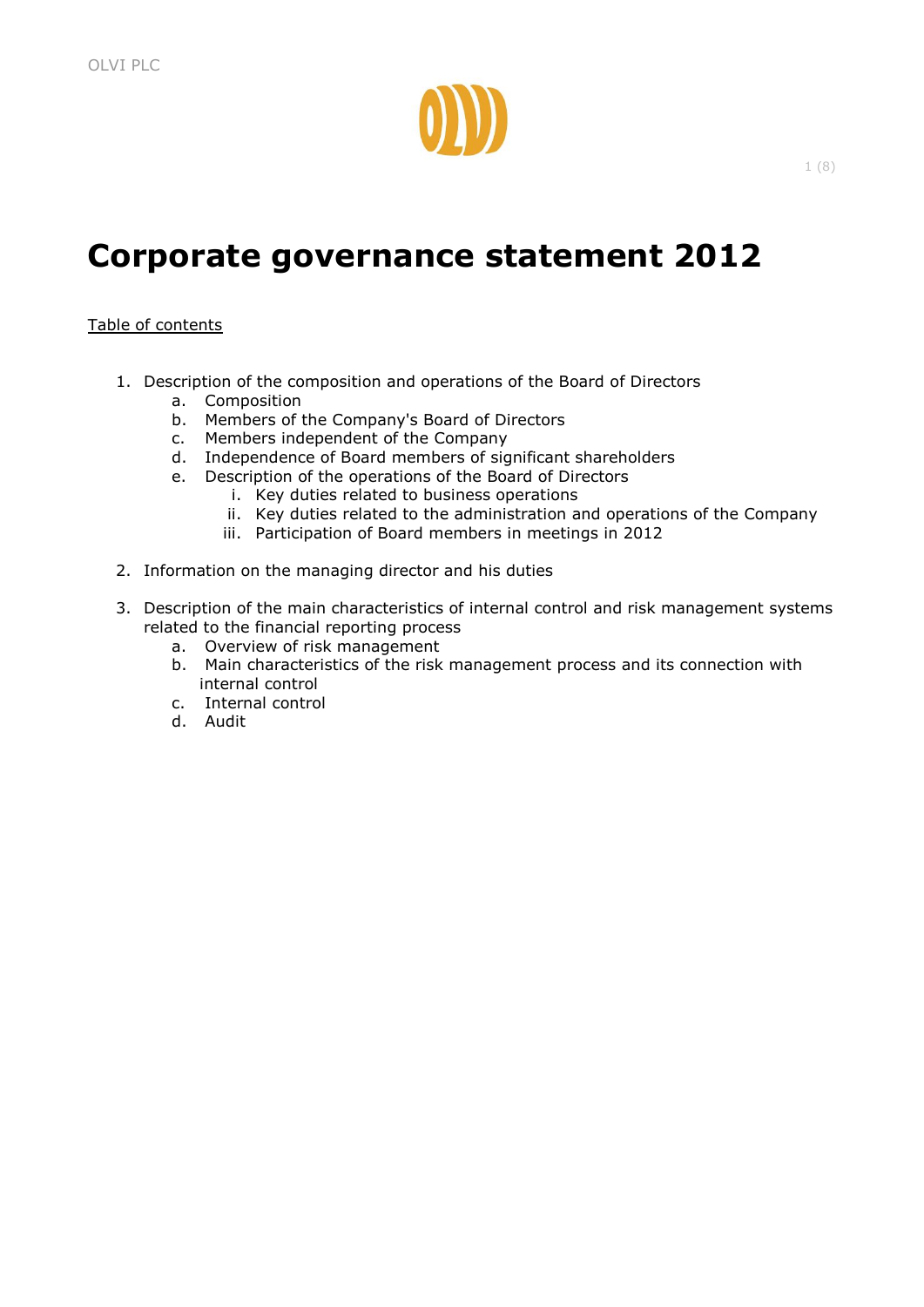

# **Corporate governance statement 2012**

Olvi plc (hereinafter "the Company") complies with the Corporate Governance Code for listed companies published by the Finnish Securities Market Association, which entered into force on 1 October 2010. This statement was prepared in accordance with Recommendation 54 of the corporate governance code.

The Company's Board of Directors has processed this statement, and it was prepared as a statement separate from the Board of Director's report. The statement is not updated during the financial period, but up-to-date information on the subject areas included in it is presented on the Company's website at [www.olvi.fi.](http://www.olvi.fi/)

The Corporate Governance Code is publicly available on the website of the Securities Market Association at [www.cgfinland.fi.](http://www.cgfinland.fi/)

# **1. Description of the composition and operations of the Board of Directors**

Composition

The Board of Directors includes at least four (4) and at most six (6) members elected by the General Meeting. Their term of office lasts until the close of the General Meeting following their election. In 2012, the Board of Directors was composed of five (5) members. The names of the candidates for Board members and their personal details are published on the Company's website together with the notice of the General Meeting.

The Board of Directors annually assesses the independence of its members and reports which Board members it determines to be independent of the Company and its significant shareholders.

In 2012, the members of the Company's Board of Directors were:

*Heikki Hortling*, b. 1951 M.Sc. (Econ.) Chairman of the Board since 1998 Vice chairman of the Olvi plc Board of Directors 1987–1997

*Esa Lager*, b. 1959 LL.M. M.Sc. (Econ.) Chief Financial Officer of Outokumpu Oyj Vice chairman of the Olvi plc Board of Directors Member of the Olvi plc Board of Directors since 2002 Chairman of the Olvi plc Board of Directors 14 April 2004 to 2 September 2004

*Heikki Sinnemaa*, b. 1949 LL.M. with court training Member of the Olvi plc Board of Directors since 2004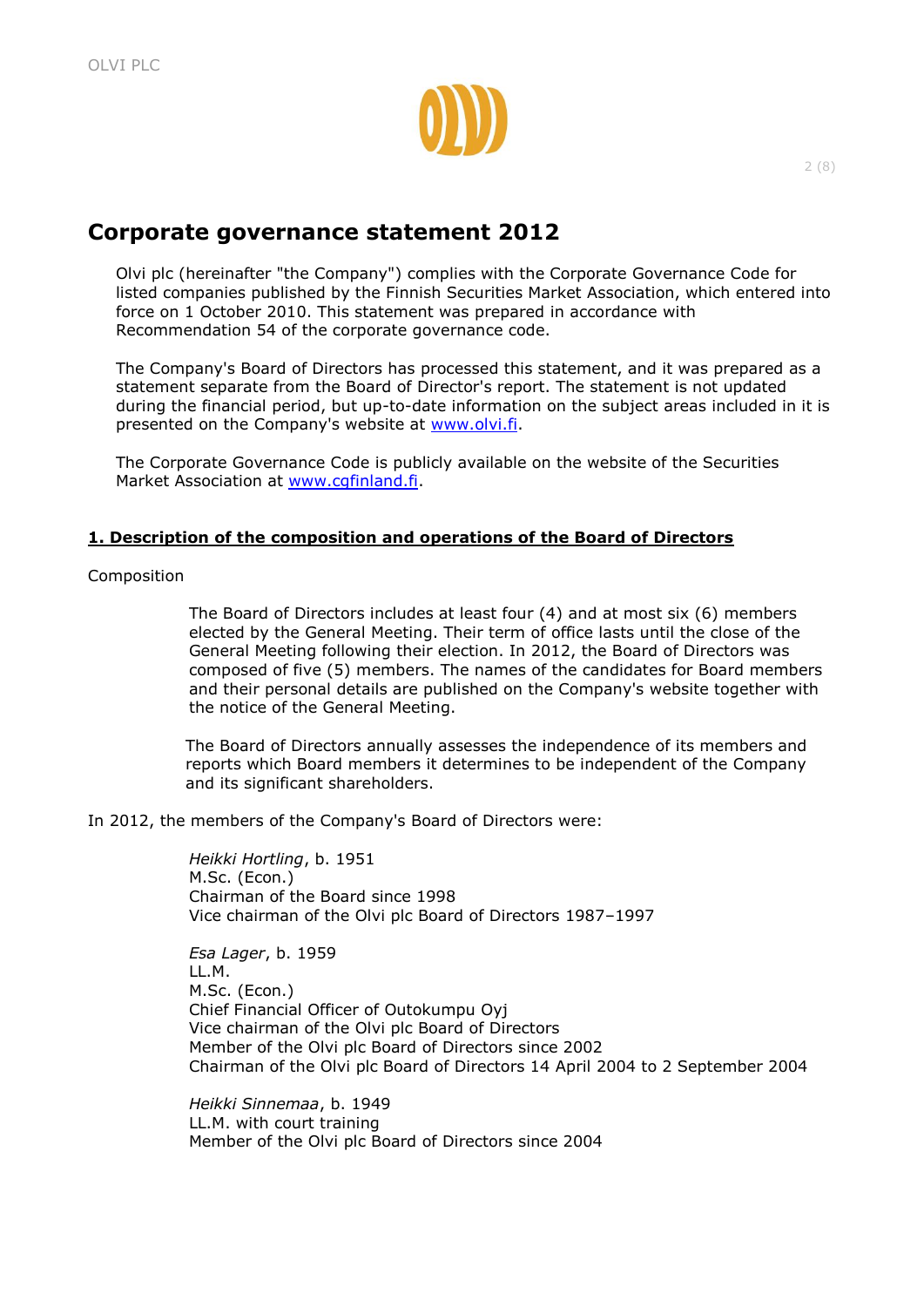

*Tarja Pääkkönen, b.* 1962 D.Tech. (Business strategy), M.Sc. Engineering (Construction) Boardman Oy, partner, shareholder and member of the Board Member of the Olvi plc Board of Directors since 2010

*Jaakko Autere*, b. 1963 M.Sc. (Econ.) Member of the Olvi plc Board of Directors since 2011

The remuneration of Board members and key memberships in other companies are presented on the Company's website.

Mikko Paananen, director, LL.M. with court training, acted as the secretary of the Board.

Members of the Board of Directors independent of the Company

Among the Board members, Esa Lager, Tarja Pääkkönen, Jaakko Autere and Heikki Sinnemaa are independent of the Company.

Independence of Board members of significant shareholders

Among the Board members, Esa Lager, Tarja Pääkkönen and Jaakko Autere are independent of significant shareholders.

Description of the operations of the Board of Directors

The operations of the Board of Directors comply with valid legislation, guidelines issued by the stock exchange, other guidelines of the authorities and the Company's Articles of Association.

The Board shall see to the administration of the Company and the appropriate organisation of its operations. It also decides on matters on which the Articles of Association, an act of law or another regulation require a decision by the Board. The Board has general competence in all matters, except in those in which the law or the Articles of Association impose competence on another organ of the Company. The Board decides upon convening the General Meeting and prepares the agenda.

The Board is also responsible for the execution of the decisions of the General Meeting. The Board shall act in the best interests of the Company in all situations.

It is the duty of the Board of Directors to direct the operations of the Company so that they generate the highest possible added value on invested capital, taking the expectations of the different stakeholders into account.

The Board of Directors evaluates its operations annually through internal selfassessment, where, for example, the Board's operating methods and the implementation of its rules of procedure are evaluated.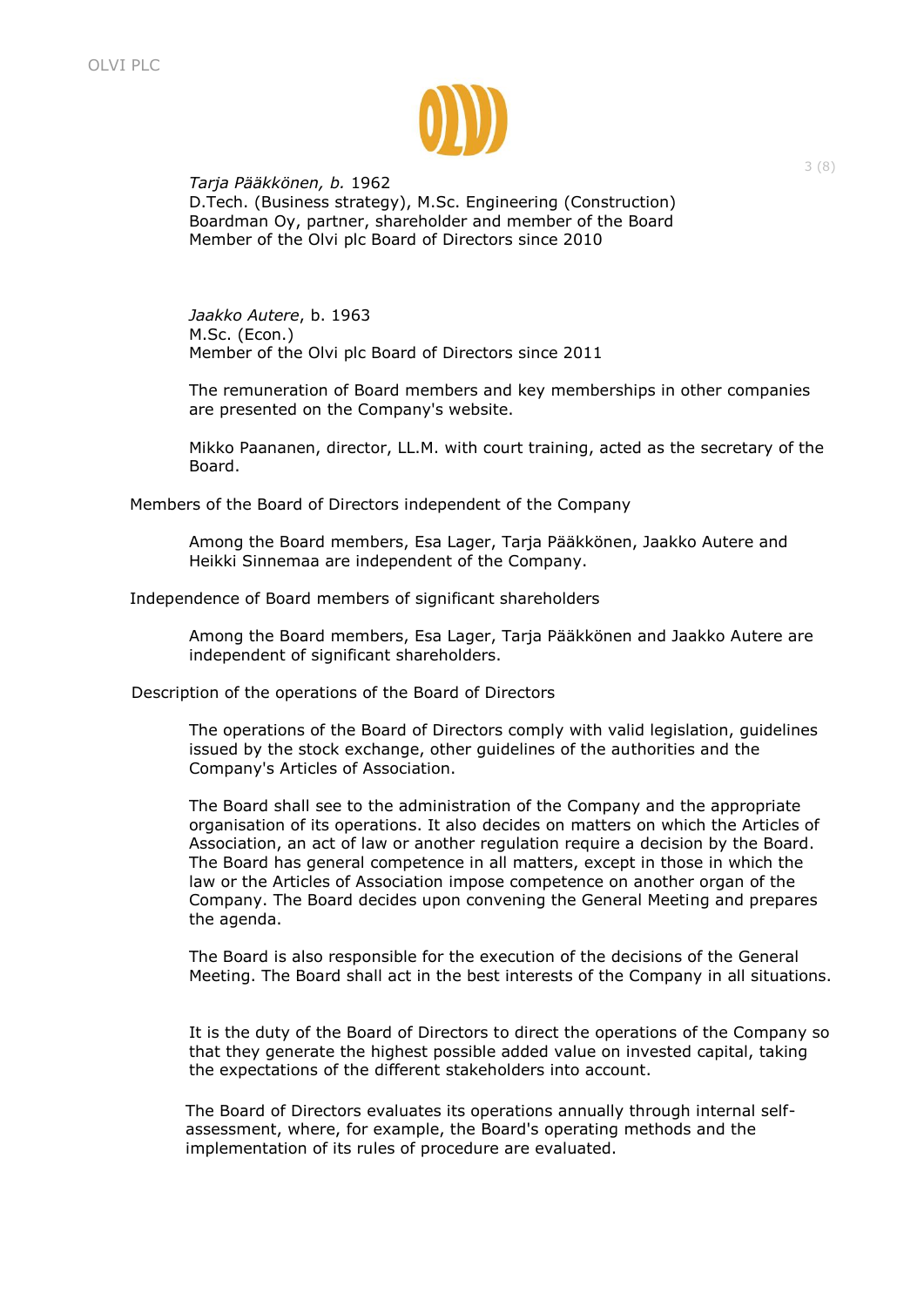

Key duties related to business operations:

- $\checkmark$  confirming the Company's values and operating methods and monitoring their implementation
- $\checkmark$  authorising the Company's basic strategy and continuously monitoring its implementation
- $\checkmark$  determining the Company's dividend policy and making a proposal on the amount of dividends to be paid to the General Meeting
- $\checkmark$  discussing and adopting the interim reports and financial statements
- $\checkmark$  monitoring the development of the Company's business operations by means of monthly reports and other material issued by the Company's management
- $\checkmark$  authorising the annual budget and the total amount of investments on the basis of the strategy and monitoring their implementation
- $\checkmark$  separately deciding upon all major and strategically significant investments as well as corporate acquisitions and sales
- $\checkmark$  deciding upon all major financing arrangements.

Key duties related to the administration and operations of the Company:

- $\checkmark$  confirming rules of procedure for itself, which shall be revised annually
- $\checkmark$  evaluating its own operations internally once a year
- $\checkmark$  appointing and dismissing the managing director and deciding on his or her terms of employment and remuneration system setting personal objectives for the managing director annually and evaluating their implementation
- $\checkmark$  appointing and dismissing the deputy to the managing director
- $\checkmark$  electing the Management Group of the parent company and members of the Boards of Directors of the subsidiaries and deciding on their employment
- $\checkmark$  electing the members of the Group's Management Group and deciding on their employment
- $\checkmark$  deciding on the Company's organisational structure and any major changes thereto
- $\checkmark$  authorising the guidelines for fees and other benefits paid to employees as well as the incentive systems
- $\checkmark$  being responsible for ensuring that the Company's accounts, the financial monitoring systems, internal audit and risk management have been organised in accordance with the Company's administrative principles
- $\checkmark$  deciding on the right to sign for the Company
- $\checkmark$  ensuring the existence of central principles and policies concerning good governance.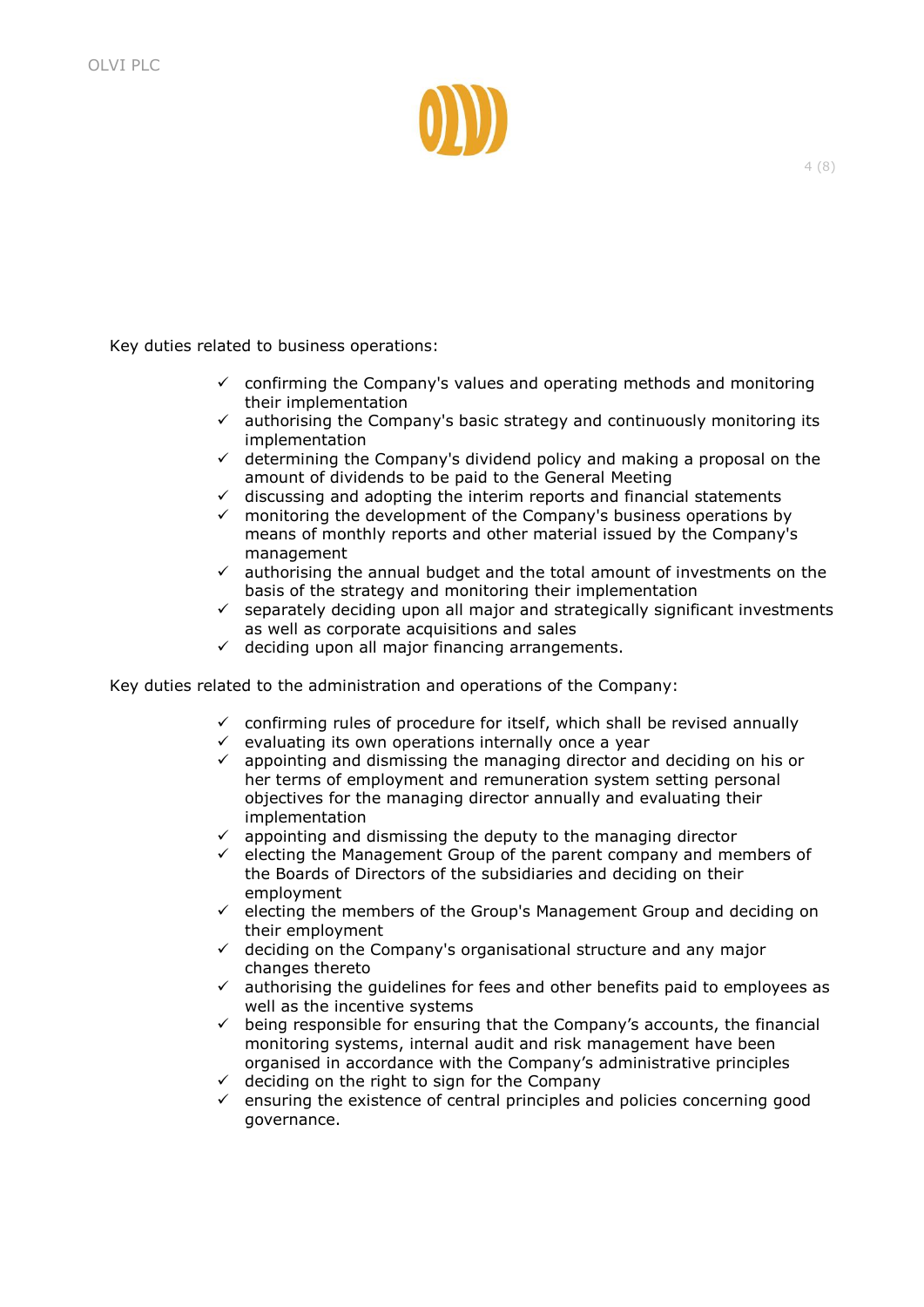

The number of meetings during the previous financial period was sixteen (16), of which six (6) were telephone meetings.

5 (8)

Participation of members in meetings in 2012:

- $\checkmark$  Heikki Hortling 94.0%
- $\checkmark$  Esa Lager 94.0%
- $\checkmark$  Heikki Sinnemaa 100.0%
- $\times$  Taria Pääkkönen 100.0%
- $\sqrt{ }$  Jaakko Autere 94.0%

# **2. Information on the managing director and his duties**

Lasse Aho (b. 1958), M.Soc.Sci., has been the Company's managing director since 2004.

The managing director shall conduct the executive management of the Company in accordance with the instructions and orders given by the Board of Directors. The managing director may undertake measures that are unusual or extensive in view of the scope and nature of the activities of the Company only if so authorised by the Board of Directors or if it is not possible to wait for a decision by the Board of Directors without causing material damage to the operations of the Company. In the latter case, the Board of Directors shall be informed of the measures as soon as possible. The managing director shall supervise the compliance of the Company's accounts with the law and ensure that its financial affairs have been arranged in a reliable manner. The managing director shall provide the Board of Directors and its members with information that is necessary for dealing with the duties of the Board of Directors. The managing director acts as the presenting official at Board meetings. If he or she wishes, he or she may invite other persons included in Company management to Board meetings to present matters falling within their area of responsibility.

The managing director is assisted by the Management Group, which during 2012 included Ilkka Auvola, sales director; Olli Heikkilä, marketing director; Pia Hortling, product development and purchasing director; Tuijja Karppanen, Group CFO; Lauri Multanen, production director; and Marjatta Rissanen, customer service and administrative director.

To ensure the central position of the managing director and the efficient implementation of Corporate Governance, the Board of Directors is responsible for the appointment and dismissal of the managing director. The terms of employment of the managing director are defined in a written managing director contract, which is approved by the Board of Directors.

The managing director reports to the Board of Directors and keeps the Board sufficiently informed of the Company's business environment, such as customers,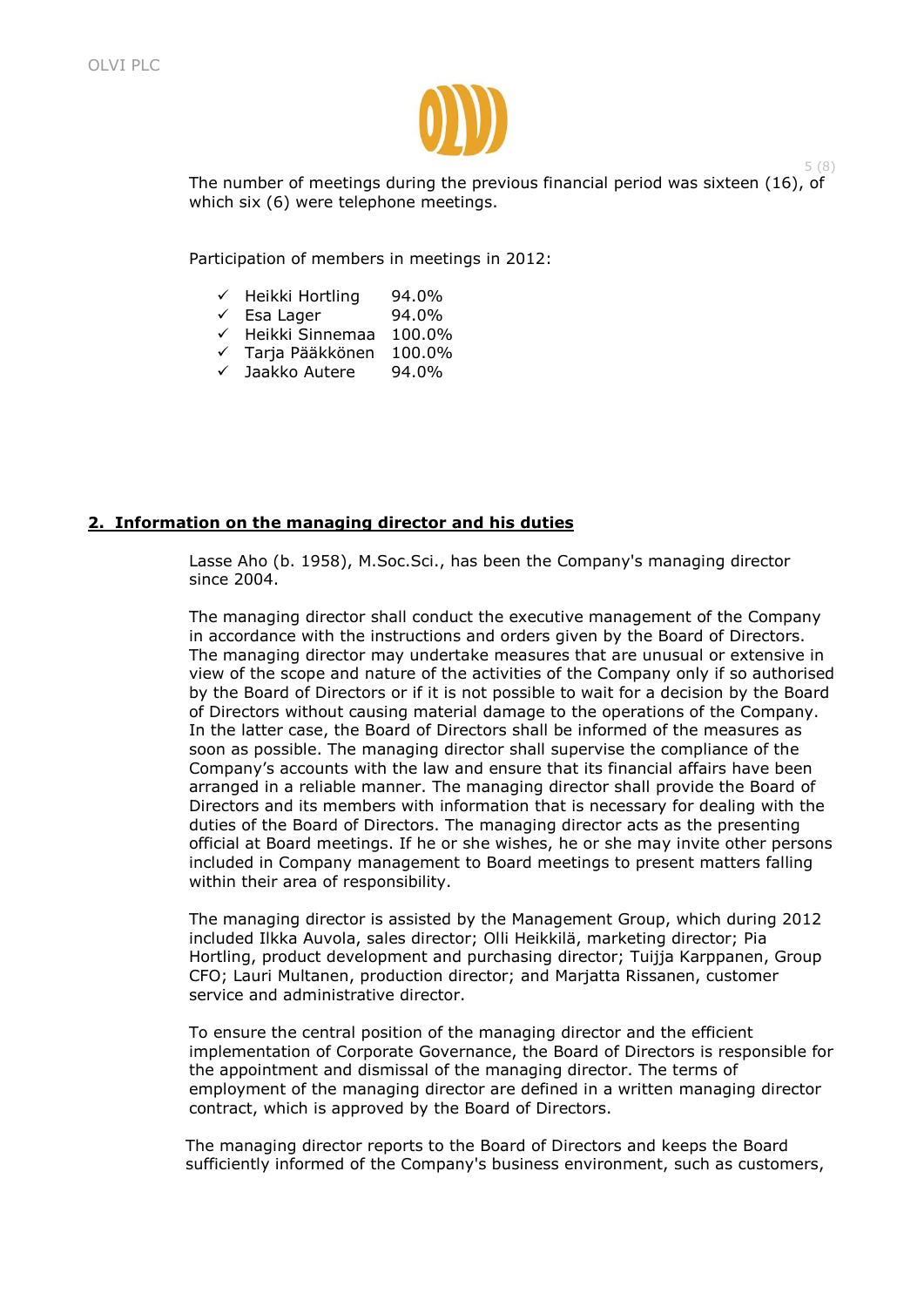

the competitive and market situation and the Company's financial position and development.

6 (8)

The managing director's period of notice is six (6) months, or three (3) months if the managing director resigns himself or herself. The salary for the notice period, retirement age and the criteria for determining pension are presented on the Company's website.

# **3. Description of the main characteristics of the internal control and risk management systems related to the financial reporting process**

#### **Overview of risk management**

The Board of Directors is responsible for the risk management of the Company and its Group and the internal control of business operations. The Board of Directors deals with and authorises the Company's strategy, in connection with which the risks related to business operations and other operating environment are also annually surveyed.

The Group's risk management and anticipation of market changes form an important part of the management's everyday operations to secure the continuity of business operations.

#### **Main characteristics of the risk management process and its connection with internal control**

Risk management contributes to the achievement of set targets, making efforts to avoid unwanted operational and financial surprises. Furthermore, risk management aims to identify and utilise any business opportunities that may arise.

Risk management aims for a proactive way of operating, a comprehensive picture and a starting point in business strategy. The Company's Board of Directors and the operating management play a key role in the implementation of risk management. The Group's operational risks include risks related to production plants and production, personnel risks and data security risks.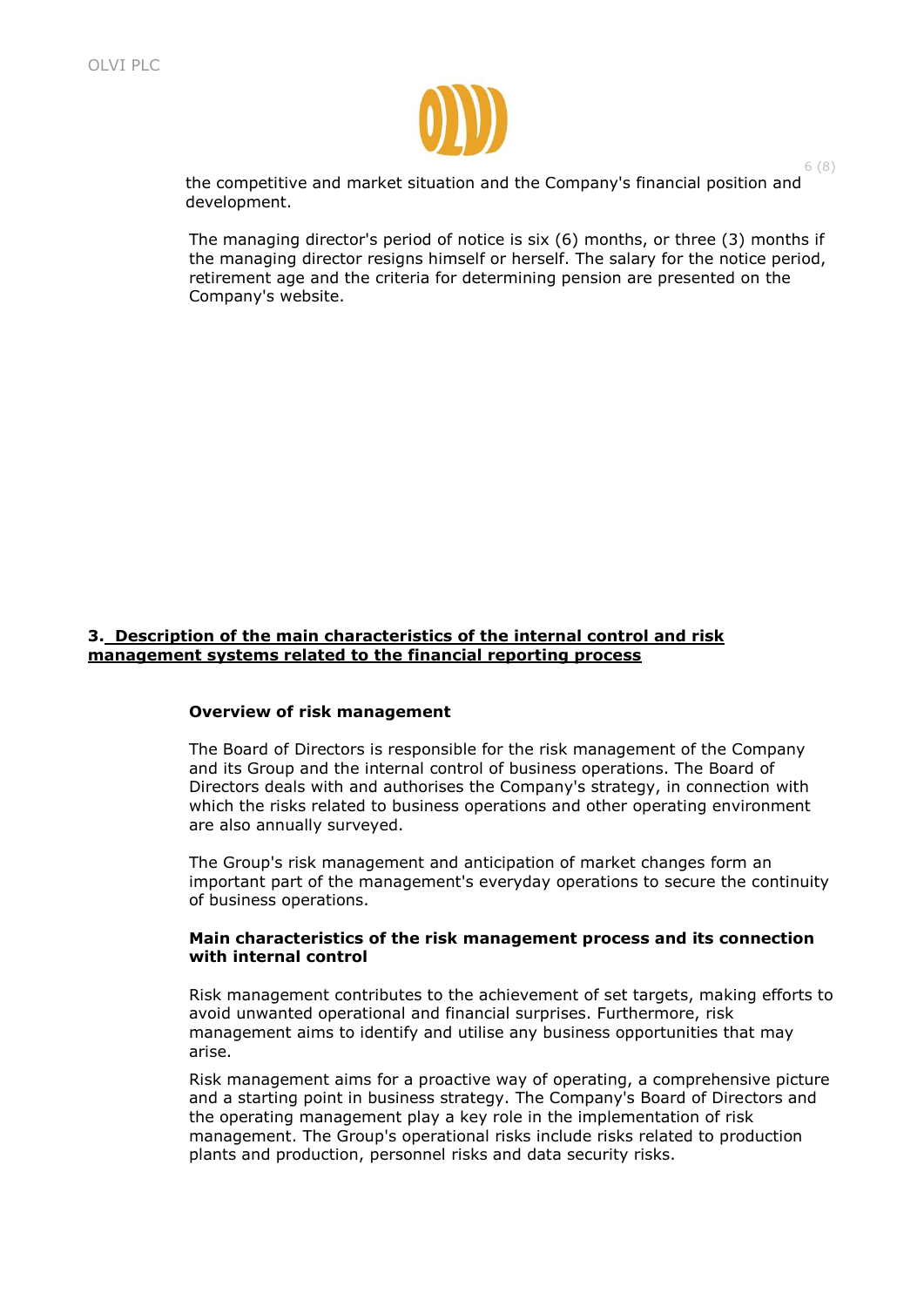

The Group aims to minimise production risks through clearly documented processes, automation, quality management systems and clear procedures for decision-making and supervision.

Insurance policies have been taken out to prepare for property damage and business interruptions. Insurance coverage is reviewed regularly.

The realisation of personnel risks is prevented by a backup person system, job rotation and maintaining a good working atmosphere.

The management and supervision of data security risks is centralised with the Group's information management. Olvi Group's information management is reviewed by the data security experts of the auditing firm.

The most significant identified risk areas are also taken into account in the action plans of internal control. This ensures that risk areas are monitored systematically and that the response to any situation requiring a remedy is quick.

Risk management related to financial reporting includes, for example, reports on realised results and other key figures and the preparation of forecasts. Olvi Group's financial development and risks are monitored on a monthly basis in the Board of Directors and Management Groups. In addition, the Group's Board of Directors deals with risks regularly in connection with the discussion of annual and interim reports.

#### **Internal control**

Internal control is a material part of the Company's administration and management systems. It covers all functions and organisational levels of Olvi Group. The purpose of control is to provide sufficient assurance that the Company can implement its strategy. In view of the nature and scope of the business operations, the Company has not considered it appropriate to provide for a special internal audit organisation, but its duties are included in the duties of the business operations organisation in all Group units.

#### **Audit**

The Company's auditor, which shall be an auditing firm approved by the Central Chamber of Commerce, is elected annually at the General Meeting. The term of office of the auditor terminates at the close of the first General Meeting following the election. It is the duty of the auditor to ensure that the financial statements have been prepared in accordance with the valid legislation and that they provide a true and fair view of the Company's result and financial position and other necessary information for the Company's stakeholders. The requirements of internal control are also taken into account in the auditors' audit plans.

The auditor annually issues its report to the Company's Annual General Meeting. In addition, the auditor reports on the main points of the annual audit plan and provides a written auditor's report concerning the entire Group to the Board of